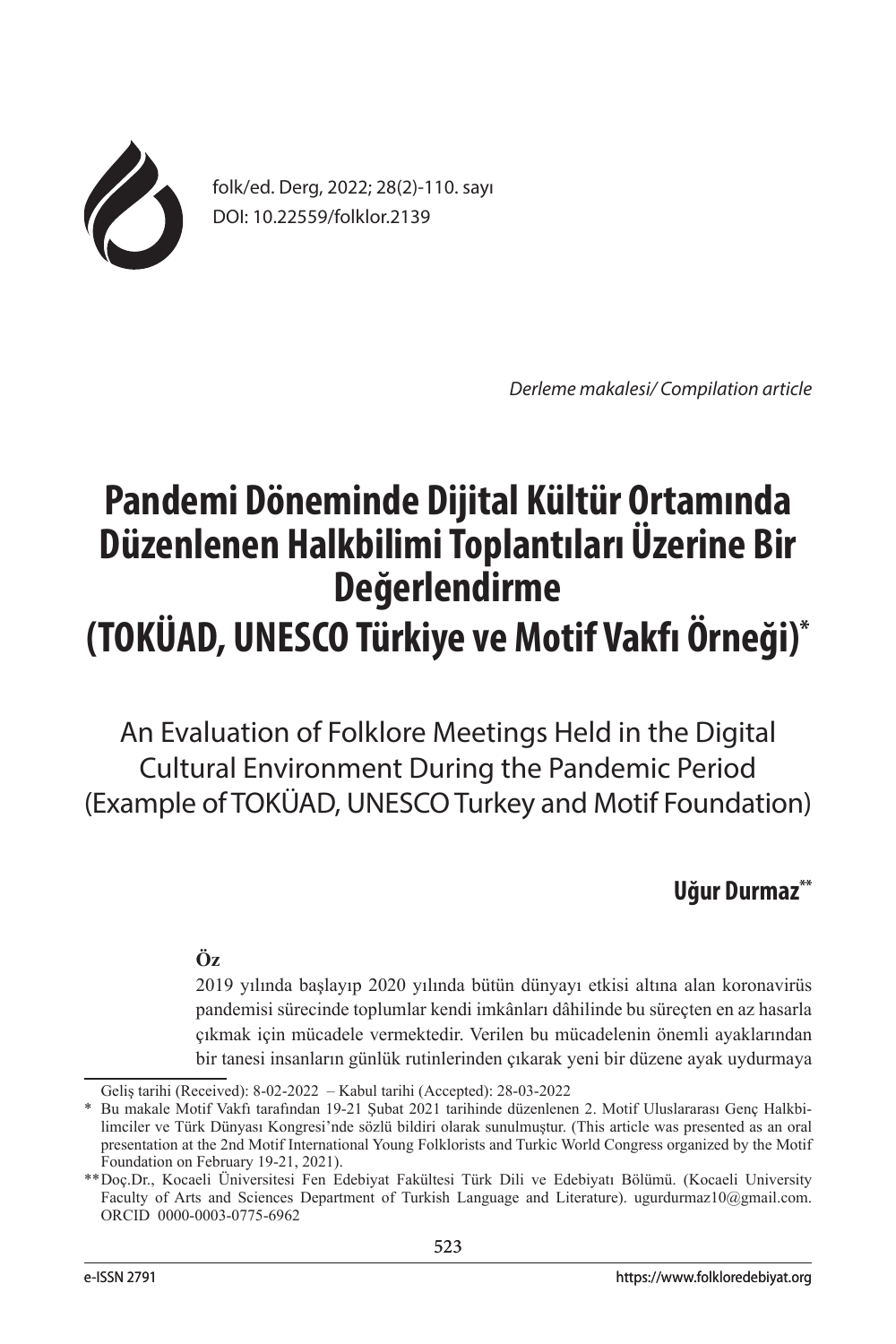çalışmasında en net şekilde görülmektedir. Birçok alanda dijitalleşmeye başlayan dünya, hastalığın ani ve sert etkisiyle beraber yeni düzene daha hızlı adapte olmak zorunda kalmakla beraber farklı kollardaki çeşitli etkinlikler de dijital ortama aktarılmıştır. Bu makalede pandemi sürecinde Türkiye'de çeşitli kurum ve kuruluşların halkbilimi ile ilgili yaptığı çalışmalardan olan bilimsel toplantı ve okullar değerlendirilerek dijital kültür ortamının bilim dünyasına yansıması incelenecektir. Halkbilimi alanında yapılan bu toplantıların dijital ortamdaki faaliyetlerinde hangi konuların konuşulduğu, katılımcı profilleri, uzaktan eğitim sürecinde yaşanan zorluklar ile birlikte bu okulların dijital dünyayı kullanmadaki artıları ve eksileri ortaya konulmaya çalışılacaktır. Bunun için üç adet toplantı veya okul seçilmiştir. TOKÜAD, UNESCO Türkiye Millî Komitesi ve Motif Vakfı tarafından düzenlenen sanal seminer serileri örnek olarak tercih edilmiştir.

**Anahtar sözcükler:** *koronavirüs pandemi, covid-19, dijitalleşme, elektronik kültür ortamı, halkbilimi*

## **Abstract**

During the pandemic, which begans in 2019 and affected the whole world throughout 2020, societies continue to struggle to get out of this process with minimal damage using their own means. One of the important pillars of this struggle is that people tried to keep up with a new order by stepping out of their daily routines. Although the world, which has started digitization in many areas, has had to adapt to the new order much faster with the sudden and severe impact of the disease, various activities in different areas have also been transferred to the digital realm. In this article, scientific meetings and schools, which are among the activities of various institutions and organizations related to folklore in Turkey that were carried out during the pandemic will be evaluated and the reflections of the digital cultural environment in the scientific world will be examined. In the field of folklore these meetings and their activities held in the digital environment will be discussed, participant profiles, challenges experienced in the distance education process and the pros and cons of using the digital world in these schools. For this paper three meetings/schools were chosen in addition to virtual seminars organized by TOKUAD, UNESCO Turkey and the Motif Foundation were chosen as case examples.

**Keywords:** *pandemic, covid-19, digitalization, electronic culture environment, folklore*

## **Extended summary**

Looking at the history of humanity, it will be seen that the source of all kinds of development begins with a problem. The answers sought to the emerging problem have helped human beings progress day by day and open the doors of a new world. On the basis of shelter, protection, struggle, curiosity and many other developmental factors, the problems that arise and their solutions lie on the basis of development. These solutions are accepted as normal over time and life continues to be shaped and maintained according to them. One of the biggest problems that societies have faced for centuries is epidemic diseases. Epidemics have become important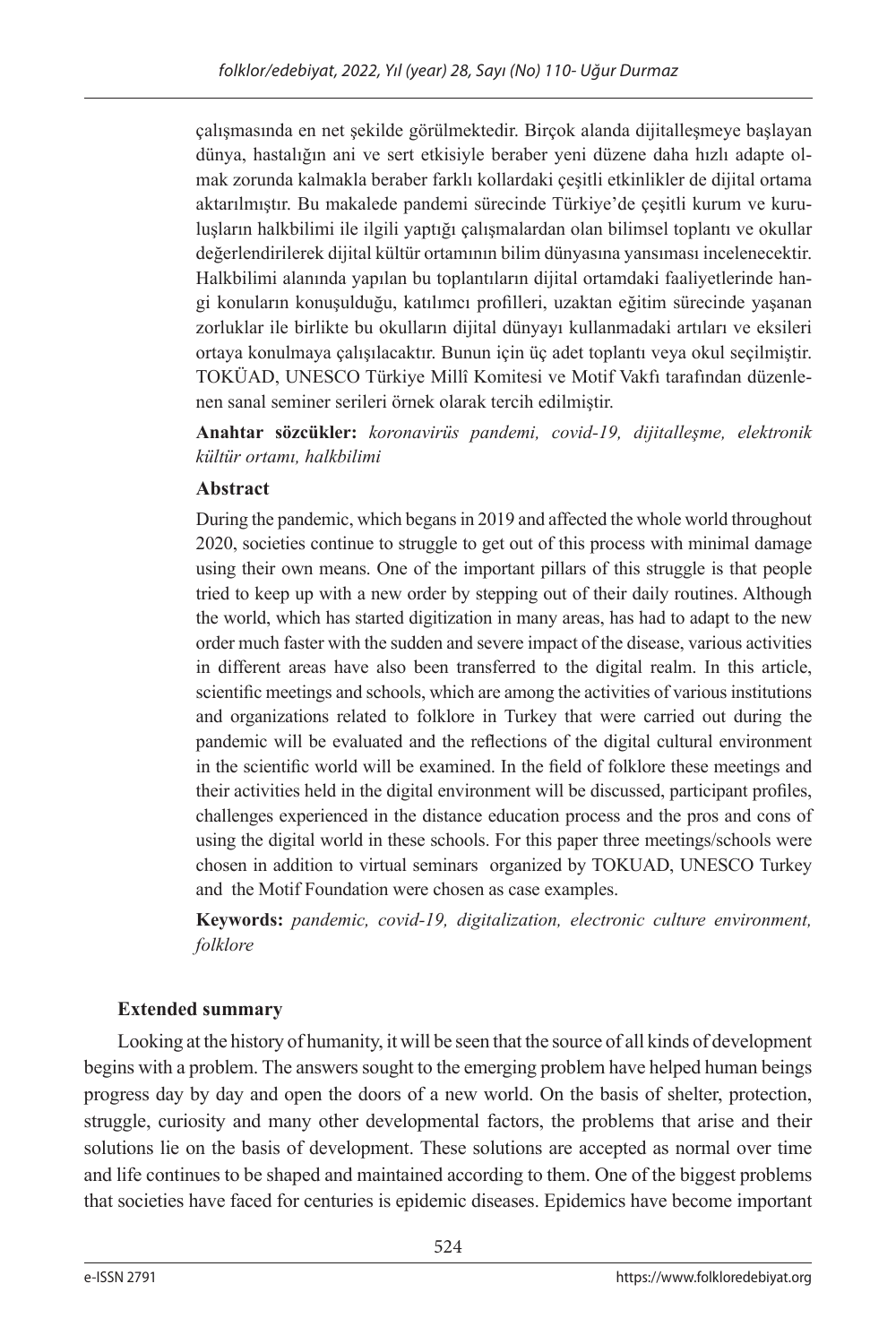turning points in the writing of world history by showing their effects for long periods in every region of the world, in every geography, by making negative effects on many different areas from psychological problems to death, from economic problems to political deadlocks. While people were looking for ways to protect themselves in order to stay healthy during epidemics, they tried to continue their lives on the other hand. However, many people spent time to eliminate diseases and return to the old normal order. Although it seems like a utopian approach in today's world, the idea that epidemics spread over the world and people start to design their lives accordingly has shown itself again for about two years. As a result of the covid 19 disease, which emerged in 2019 and spread all over the world in a short time, many habits of humanity have changed. Along with the fact that many activities that are the return of daily life and accepted as normal cannot be done, humanity has started to use digital elements much more than they used to before, in order to create a new living space for itself.

As a result of this, many elements from business life to education life, from shopping to socialization have begun to be performed in the digital culture environment. In this process, digital tools and the internet were frequently used in order to carry out scientific studies in a way. The 21st century we live in is a period that opens the door to many innovations and technological developments develop and change much faster than in previous periods. The effects of this period are evident in education and training, as in all areas of society. Educational activities, which will keep up with the digital environment in a normal progress, maybe a little later, have made a sharp transformation with the effect of the pandemic in the extraordinary process. Of course, one step of digitalization is that institutions can realize this, but digitalization will become actively functional once consumers or buyers have the same conditions.

Scientific meetings, trainings and schools held at various times in Turkey have held various meetings at different times since the middle of 2019 in order to continue their work. In terms of the impact and use of the digital environment, these meetings include traditional information transfer methods along with many innovations. The aim of this article is to evaluate some scientific activities around the characteristics of the digital culture environment, to determine what the new normal is and to show the structure in which the new age is shaped especially in the conduct of scientific activities. As Turkey was affected by the pandemic, both academicians and many institutions related to education and research, along with universities, tried to adapt to the new digital order. In this process, the continuity of the previously planned activities and operation has also become important. In addition, the events organized by taking advantage of the returns of the new period can also be seen as new breakthroughs in terms of passing the process in a positive way. TOKUAD, UNESCO Turkey and Motif Foundation, which are three of the many institutions serving in the field of folklore, continued their activities with various activities in the above-mentioned process.

At this point, three meetings related to folklore were selected and their contents, methods of expression and the results reached were discussed. Although these meetings were training seminars, a new order was held in a new time and place in the exchange of information between the speakers and the audience, and the information was made unlimited and indefinite as a result of the registration opportunity for those who could not attend. In the light of all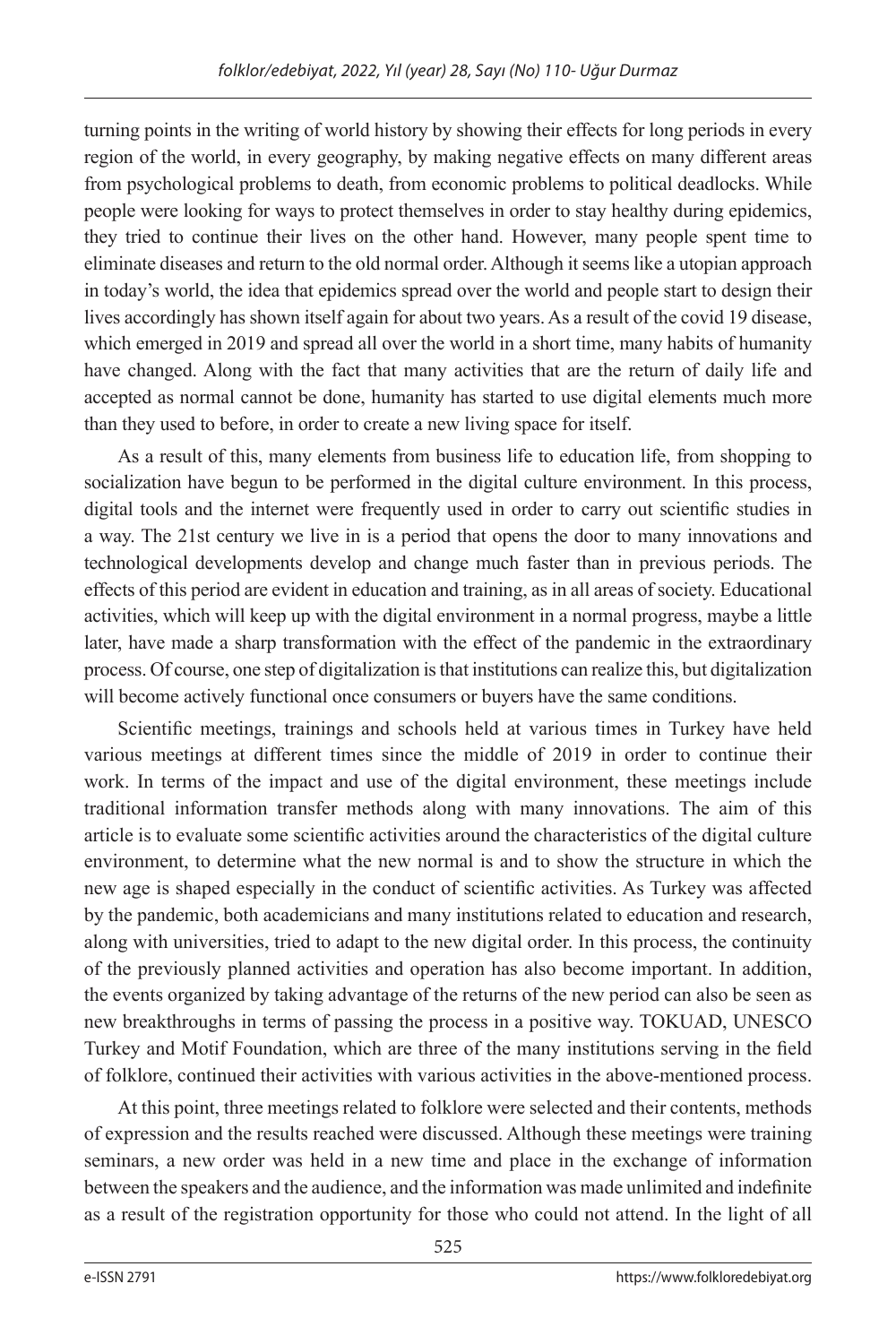these, the harmony and future of the digital culture environment and folklore constitute the main starting point of the article.

## **Giriş**

İnsanlık tarihine bakıldığında her türden gelişmenin kaynağının bir problemle başladığı görülecektir. Ortaya çıkan probleme aranan cevaplar insanoğlunun günden güne ilerlemesine ve yeni bir dünyanın kapılarını açmasına yardımcı olmuştur. Barınma, korunma, mücadele, merak ve daha birçok geliştirici unsurun temelinde, oluşan problemler ve bunların çözüm yolları gelişmenin temelinde yatmaktadır. Bu çözüm yolları zaman içerisinde normal olarak kabul edilerek hayat onlara göre şekillenmeye ve sürdürülmeye devam ettirilmektedir. Toplumların belki de yüzyıllardır karşılaştığı en büyük problemlerden biri ise salgın hastalıklardır. Salgın hastalıklar dünyanın her bölgesinde her coğrafyada uzun süreçler boyunca etkilerini göstererek psikolojik sorunlardan ölüme, ekonomik sorunlardan siyasal çıkmazlara kadar birçok farklı alana olumsuz etkiler yaparak dünya tarihinin yazılmasında önemli dönüm noktalarından olmuşlardır. İnsanlar salgınlar döneminde sağlıklı kalabilmek amacıyla korunma yollarını ararlarken bir yandan da hayatlarına devam etmeye çalışmıştır. Bununla birlikte hastalıkların giderilmesi ve eski normal düzene dönülebilmesi için de birçok insan zaman harcamıştır. Bugünün dünyasında ütopik bir yaklaşım gibi gelse de salgın hastalıkların tekrar dünya üzerine yayılması ve insanların buna göre yaşamlarını dizayn etmeye başlamaları fikri yaklaşık iki yıldır tekrar kendisini göstermiştir.

2019 yılında ortaya çıkan COVİD 19 adlı virüsün hızlı bir şekilde bütün dünyaya yayılması ve sonrasında pandemiye dönüşmesiyle birlikte insanlar yeni normaller üretmeye başlamışlardır. Dünyadaki devletlerin pek çoğu karantina ve kapanma uygulamaları ile insanları bu virüsten korumaya çalışırken bir yandan da ekonomik, sosyal, kültürel hayatın devam ettirilmesi için yeni girişimler ortaya çıkmıştır. Türkiye'de de 2020'nin mart ayından itibaren görülmeye başlayan ve gün geçtikçe yayılan virüs nedeniyle birçok iş yeri kapanmış, okullar tatil edilmiş, insanlar zorunlu olmadıkça sokağa çıkmamaya davet edilerek yayılımın önüne geçilmeye çalışılmıştır. Bu noktada en büyük ve keskin etki eğitim noktasında olmuş ve her kademeden okul önce belli süreyle sonra ise günümüze kadar kapatılarak eğitim uzaktan ve dijital yollarla devam ettirilmeye çalışılmıştır. "Sosyolojik anlamda değişimin en yavaş gerçekleştiği alanlar toplumsal kurumlardır. Toplumsal bir kurum olan eğitim alanında da değişim süreci oldukça güç ve yavaş seyreder. Ancak salgınla birlikte daha önce belki de hiç öngörülmeyen şekilde örgün eğitimin adeta bir şok dalgasıyla kesilmesi, eğitim kurumunu beklenilmeyen ölçüde hızlı bir değişim sürecine soktu" (Karakaş, 2020: 566).

İçinde bulunulan 21. yüzyıl da teknoloji ve bilişim alanında gelişmeleriyle tarihteki yerini almıştır. Yaşanılan süreç içinde insanların beklentileri ve gelecekle ilgili tasarımlarında önemli değişmeler görülmektedir. Bu değişmeler özellikle gençlerin iş ve sosyal hayatlarını da etkilemekte ve teknoloji artık bir gereklilik olarak herkesin önüne çıkmaktadır. Yapılan araştırmalar sonucunda teknolojinin gereklilikleri etrafında alan ve iş becerileri ile ilgili beklentilerin üç başlıkta oluştuğu görülmektedir. Bunlardan ilki becerilerin sübjektif boyutudur ki burada bireyin içine girdiği çevreyle olan bağlantıları ve adaptasyonu ön plana çıkmak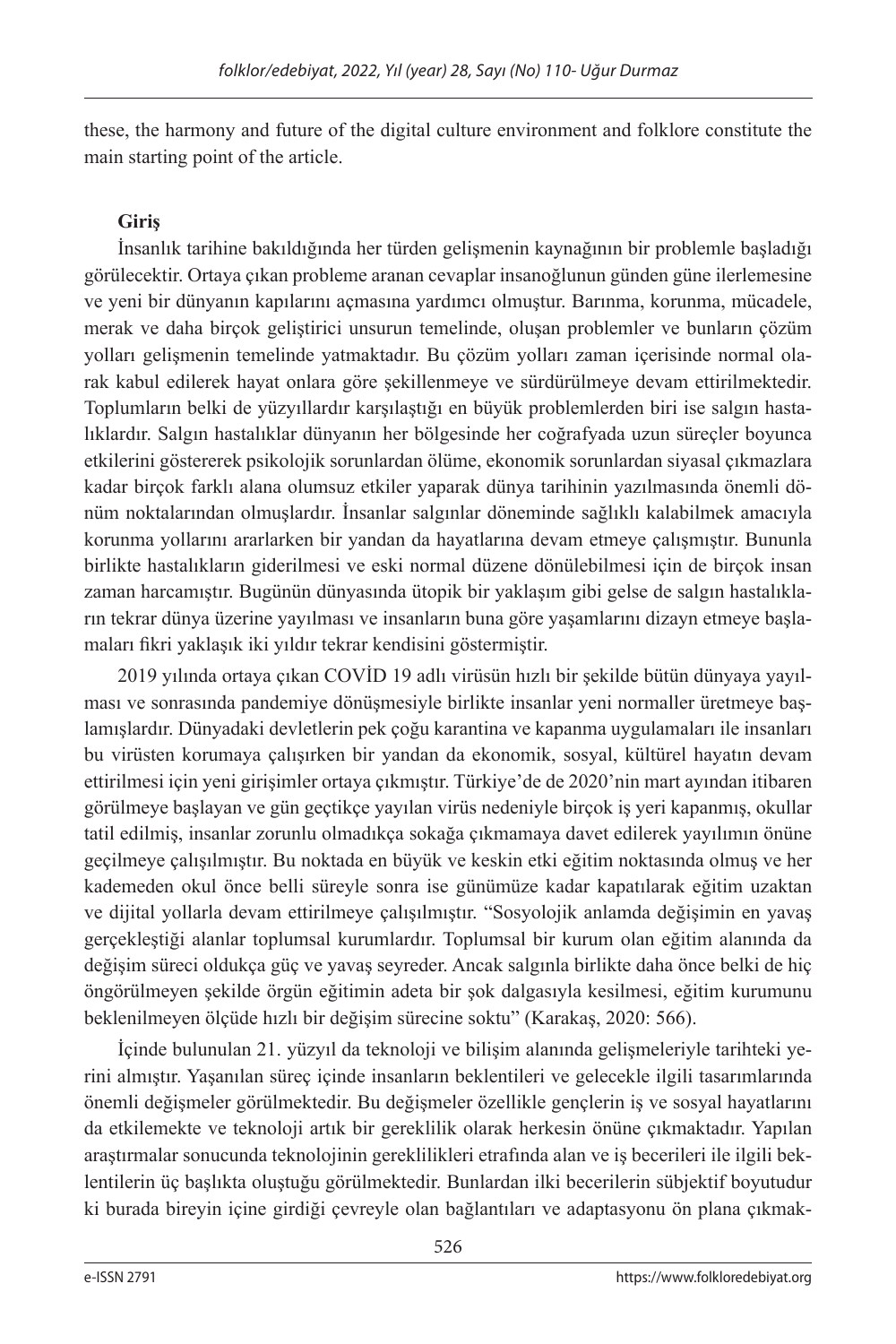tadır. Bireyin girişim, yönetme, kendini geliştirme, daha iyi işler çıkarma ve sürece ayak uydurması beklentiler arasındadır. İkinci olarak ise objelerin yönetilmesi yani elde edilen verilerin kullanımının gerçekleştirilmesi ve olabildiğince teknolojik yapıyla bağlantılı olması beklenmektedir. Son olarak da bireyin kendi hayatı ile iş hayatı arasındaki bağlantıyı sağlam bir şekilde kurarak hem kendisi hem de içinde bulunduğu grup için gelecekle ilgili fikirleri tanıyarak bir şekilde iş birliğine girip gerekli iletişimi sağlaması istenmektedir (Türk, 2020: 213). Görüleceği üzere gelecekle ilgili beklenti ve planların çoğunluğunda iletişim ve teknolojik gelişmeler ile birlikte yeni bir dünya düzenine vurgu yer almaktadır. İçinde bulunduğumuz dönem itibariyle yeni dünya düzeninin içine hızlı bir şekilde dâhil olunması ile birlikte geleceğin ne derece farklı olabileceği tartışılmaktadır. Bilginin yayılımı ve edinimi açısından bakıldığında da artık sınırların ortadan kalktığı söylenebilir. Bu noktada kültürün farklı bağlamlar altında yeniden üretilmesi ve tüketilmesi de söz konusudur.

Sosyal bilimcilerin kültür ortamı tanımları içerisinde yer alan sözlü ve yazılı kültür içerisine 19. yüzyılın sonundan itibaren elektronik kültür ortamı da eklenmiştir (Ong, 2010). Elektronik kültür ortamının son yirmi yılı ise bilgisayar ve internetin tabana yayılan kullanımı ile birlikte artık dijital çağ olarak anılmaktadır. Salgın döneminde bu dijital yaşamın önemi bir kez daha ön plana çıkmaktadır. İnsanlar her türlü iletişimini ve bilgi aktarımını artık internet, bilgisayar ve cep telefonu üçlüsünün içerisinde gerçekleştirmektedir. Bilim dünyası bir yandan salgının sonlandırılması için çalışmalarına devam ederken bir yandan da akademik sürecin devamlılığını sağlamak amacıyla birçok girişimde bulunmaktadır. Bu noktada Türkiye üniversitelerinin neredeyse tamamı dijital ortamdan derslerine devam etmekte, toplantılar, sempozyumlar, kongreler, konferanslar da yine elektronik ortamda yürütülmektedir. Pek çok alandan bilim insanı sosyal medya platformları başta olmak üzere daha birçok farklı program üzerinden meraklılarla buluşmakta ve üretimlerine devam etmektedirler. Halkbilimi alanında yapılan çalışmalar da salgının ilk zamanlarından itibaren hızlı bir uyum süreciyle birlikte dijital ortamda çalışmalar yapılan bilim dallarından birisi olmuştur. Burada incelenecek olan üç toplantı sadece bütünün küçük bir parçasıdır. Örnek alan olarak seçilen bu üç toplantının tamamı başlıklarında okul adını taşımakta ve eğitimin dijital ortamda sürdürülmesi için katkılar sunmaktadır.

# **1. Pandemi sürecinde halkbilimi ile ilgili düzenlenen bilimsel toplantılar ve içerikleri**

Türkiye'nin pandemiden etkilenmesiyle birlikte üniversitelerle beraber hem akademisyenler hem de eğitim ve araştırma ile ilgili birçok kurum yeni dijital düzene uyum sağlamaya çalışmıştır. Bu süreç içerisinde daha önceden planlanan etkinliklerin ve işleyişin devamlılığı da önemli bir hal almıştır. Bununla birlikte yeni dönemin getirilerinden faydalanılarak düzenlenen etkinlikler de sürecin olumlu şekilde geçirilmesi noktasında yeni atılımlar olarak görülebilir. Halkbilimi alanında hizmet veren birçok kurumdan üçü olan TOKÜAD, UNESCO Türkiye ve Motif Vakfı da yukarıda bahsedilen süreç içerisinde çeşitli etkinliklerle faaliyetlerine devam etmişlerdir. Bahsi geçen kurumların en genci olan TOKÜAD1 , 2019 yılında Çanakkale merkezli olarak kurulmuştur. Kuruluşundan itibaren çeşitli yayınlar, dergicilik ve toplantı faaliyetleri ile halkbilimi başta olmak üzere sosyal bilimlerin diğer alanlarına da katkılar sağlamaktadır. Düzenlenen geniş katılımlı toplantılar ve sempozyumların yanında belli tarihlerde tek kişilik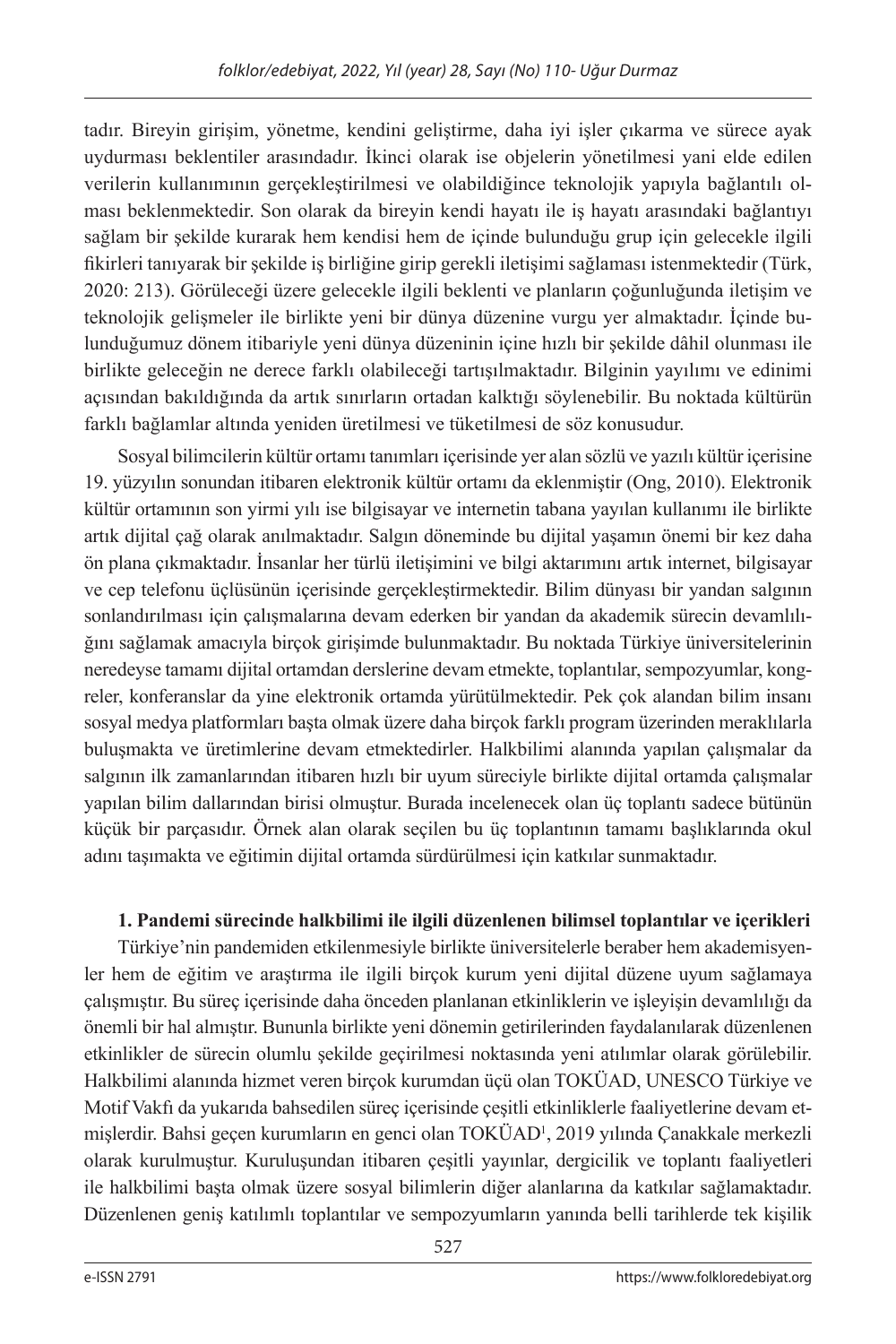konferanslar ile de farklı bir etkinlik takvimine sahiptir. UNESCO Türkiye<sup>2</sup> ise 2004 yılında resmi olarak faaliyetlerine başlamış ve genel anlamıyla kültürün her alanıyla ilgili birçok etkinliği hem geçmişte hem de bugün sürdürmeye devam etmektedir. Motif Vakfı<sup>3</sup> da 1998 yılından bugüne kadar gelen süreçte öncelikle halk oyunları üzerine başlayan araştırma ve uygulamalarını 2000'lerin başından itibaren halkbilimi ve kültür ile ilgili diğer alanlara da kaydırarak bir eğitim öğretim kurumu haline dönüşmüştür. Yayın ve etkinlik faaliyetleri arasında dergicilik, sempozyumlar, kongreler ve okullar yer almaktadır. Görüleceği üzere bu üç kurum da halkbiliminin temel çalışma alanları ve prensipleri etrafında bireysel ve kitlesel çabaların devam ettirilmesi için birçok çalışma yapmaktadır. Geçmiş dönemlerde yüz yüze yapılan etkinliklerin yeni normal düzenle birlikte hızlı bir şekilde dijitale aktarıldığı ve faaliyetlerin devam ettirildiği söylenebilir. İşte burada bahsedilecek olan okulların bir kısmı uzun yıllardır yapılmakla birlikte bazısı ise yeni başlayan etkinliklerdir. Yüz yüze yapılan etkinliklerin yanında bu sene itibariyle hepsi dijital ortamda varlık göstererek eğitim sürecinin devam etmesine katkı sunmuşlardır.

# **1.1. TOKÜAD toplum ve kültür araştırmaları okulu**

Toplum ve Kültür Araştırmaları Derneği faaliyetlerine başladığı günden itibaren birçok farklı konu ve konukla çeşitli programlar düzenlemiştir. Burada düzenlenen okul ise derli toplu şekilde birçok araştırmacı ve öğrencinin bir araya gelerek fikir alışverişinde bulunduğu beş günlük bir etkinliktir. Etkinlikte toplamda 11 konuşma gerçekleşmiştir. Bu konuşmaların konu dağılımına bakıldığında 3 tanesi sembol ve anlam araştırması, 2 adet somut olmayan kültürel miras incelemesi, 1 adet mitoloji, 1 adet eleştiri, 1 adet inanç unsurları ve 3 adet de diğer konular hakkında dersler verilmiştir. Konuşmacılar ise Prof. Dr. Mehmet Aça, Prof. Dr. Mehmet Çeribaş, Prof. Dr. Aynur Koçak, Prof. Dr. Nebi Özdemir, Prof. Dr. Abdulkadir Emeksiz, Prof. Dr. Muharrem Kaya, Prof. Dr. Serpil Aygün Cengiz, Doç. Dr. Mehmet Ali Yolcu, Doç. Dr. Mustafa Aça, Dr. Öğr. Üyesi Rabia Ebrar Akıncı ve Dr. Öğr. Üyesi Zehra Sema Demir'den oluşmaktadır. Her gün iki oturum şeklinde düzenlenen bu toplantıların süreleri genel anlamıyla iki saat civarındadır.

Konuşmaların içeriklerine bakıldığında halkbiliminin genel, güncel ve teorik birçok konusunun konuşulduğu görülmektedir. Prof. Dr. Mehmet Çeribaş'ın sunumunda Folklor ve İdeoloji konusu üzerinden Dünya halkbilimi çalışmaları tarihi ve bu çalışmaların karakteristik özellikleri hakkında bilgiler verilmektedir. Devletlerin ideolojisinin halkbilimi üzerindeki etkisi tartışılmaktadır. Burada örnek olarak da Nazi Almanya'sı, Mussolini dönemi İtalya'sı, Franco dönemi İspanya'sı, Çin Komünist Partisi iktidarındaki Çin ve Çarlık ile Sovyet dönemlerinde Rusya'da yapılan halkbilimi çalışmaları anlatılırken devlet ideolojilerinin çalışmaları nasıl etkilediği ve yönlendirdiği tartışılmaktadır. Prof. Dr. Serpil Aygün Cengiz tarafından sunulan bölümde psikoanalitik folklor kuramı konuşulmuştur. Bu kuramın halkbilimi ile olan bağlantısı ve yapılan çalışmalarla birlikte kuram kullanılarak yapılan çalışmalar üzerine tartışılmıştır. Prof. Dr. Muharrem Kaya'nın sunumunda Türk mitolojisinin günceldeki hayat tarzına olan etkileri açıklanmaktadır. Mitolojinin genel çerçevesinin çizilmesinden sonra mitolojinin oluşumuna etki eden faktörlerle birlikte inanç, inanış, büyü, hayvanlar, kurban, günlük hayattaki ritüeller ve uygulamalardan örneklerle bir anlatım gerçekleştirilir. Dr. Öğr. Üyesi Zehra Demir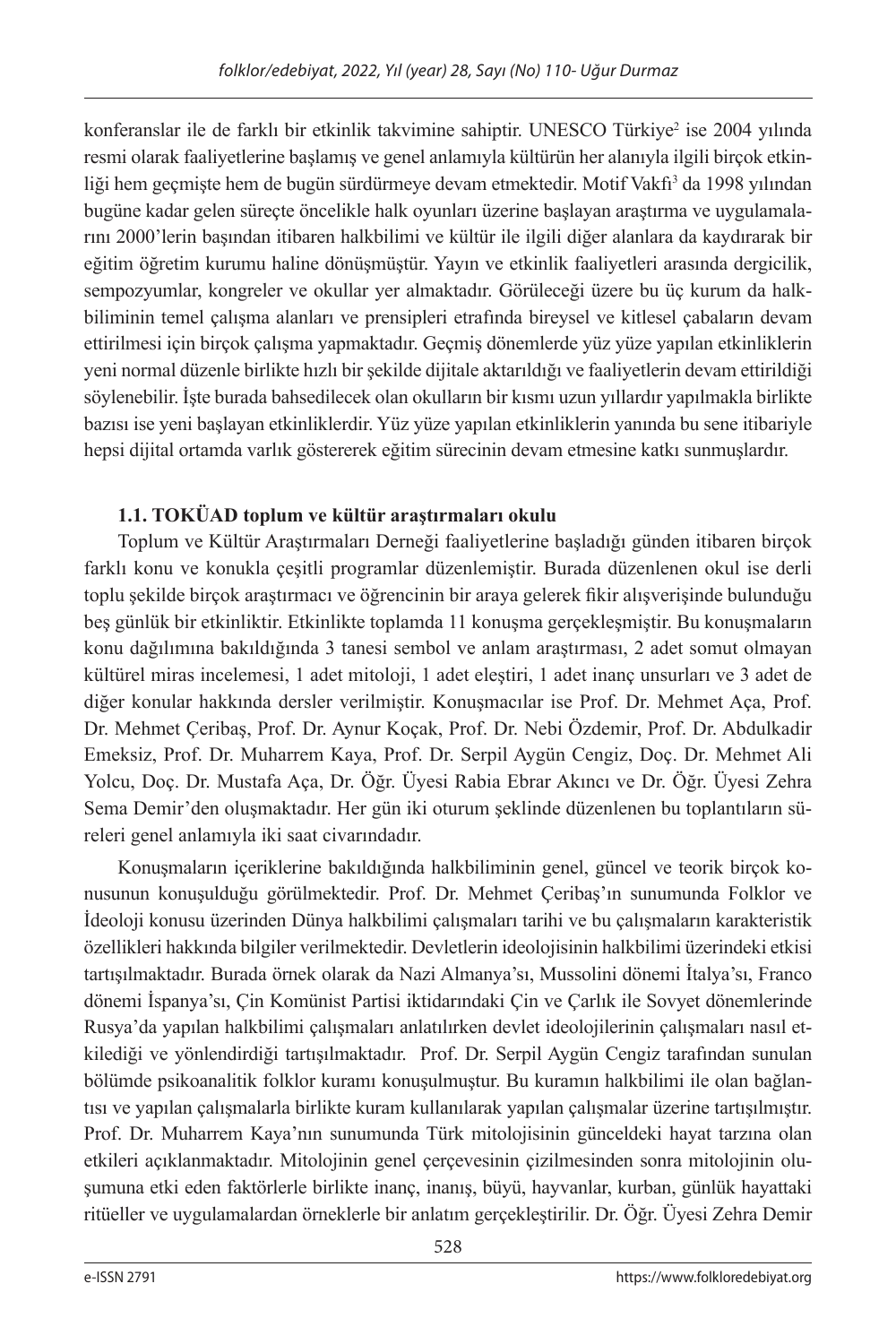halkbilimi müzeciliği ile ilgili yaptığı derste halkbilimi müzesinin ne olduğunun açıklanması sonrasında dünyada ve Osmanlı'dan itibaren Türkiye sahasında bu tarz müzelerin durumları, işlevleri, kuruluşları ve şu andaki yapıları hakkında bilgiler verilmiştir. Prof. Dr. Aynur Koçak ise dersinde halkbilimi için önemli konulardan bir tanesi olan semboller ve bunların anlamlarını aktarmaktadır. Sembollerin ortaya çıkışları, gelişimleri, toplumlara ve kültürlere göre anlamlandırılmasındaki farklarla birlikte farklı disiplinlerdeki kullanımı üzerine bilgiler verilmiştir. Doç. Dr. Mehmet Ali Yolcu, Tahtacı Türkmenlerinde geleneksel dünya görüşü ile ilgili yaptığı sunumda Türkiye'deki Alevi hareketlerinin tarihi geçmişi, bu konu hakkında yapılan çalışmalar ve inanç noktasında Tahtacıların Alevilikle olan bağı konusunda bilgiler vermektedir. Bunun yanında özellikle geçiş dönemlerinde görülen âdet, inanç, uygulama, inanış ve pratiklerin neler olduğuyla anlamları noktasında da örneklerle anlatım sergilenmektedir. Prof. Dr. Abdülkadir Emeksiz'in dersinde ise mizah ve toplumsal eleştiri ile ilgili bir anlatım gerçekleşmektedir. Mizah, eleştiri, toplumsal eleştiri gibi kavramların açıklanmasından anlatmalık ve konuşmalık türler üzerinden mizahın bireysel ve toplumsal eleştirisi örneklenmektedir. Prof. Dr. Mehmet Aça'nın verdiği ders ise genel anlamıyla geleceğin halkbilimcilerine öğütler ve yapılması gerekenler üzerine kuruludur. Bu derste sosyal bilimlerin güncel problemleri, Türkiye'de sosyal bilimlerin durumu, disiplinler arası çalışmanın gerekliliği, Türkiye'deki üniversite sisteminde öğrenci ve hocaların durumları tartışılırken; uzmanlaşma ve kültür bağlantısı ile birlikte kültürün eleştirel bir araç olarak kullanılması gerektiği gibi noktalara değinilmektedir.

Genel itibariyle okulda verilen dersler bu şekilde değerlendirilebileceği gibi derslerin işlenişinde de katılımcıların yorum, soru ve eklemeleri dikkate alınmıştır. Dersler sürecinde farklı görsel materyaller kullanıldığı gibi bazı konuşmalarda misafir katılımcılarla dersin içeriği ve konunun anlaşılırlığı geliştirilmeye çalışılmıştır. Şubat 2022 tarihi itibarıyla Youtube kanalındaki videoların izlenme oranları 140 ile 850 izlenme arasında değişmektedir. Bu sayılar günden güne artacaktır ancak katılımcı sayısından daha fazla kişiye şimdiden ulaştığı söylenebilir.

# **1.2. UNESCO SOKÜM sanal yaz okulu**

UNESCO tarafından düzenlenen sanal yaz okulu 29 Haziran-3 Temmuz tarihleri arasında gerçekleştirilmiştir. Bu yaz okulunda 6 ders, 8 sanal meydan, 4 köy odası olmak üzere toplamda 18 tane oturum gerçekleştirilmiş ve halkbiliminin birçok farklı konusu üzerinde hem teorik hem de uygulamalı dersler verilmiştir. Verilen derslerin konularına göre dağılımına bakıldığında 6 tanesi anlatı geleneği, 5 tanesi somut olmayan kültürel miras, 2 tanesi gösteri sanatları, 2 tanesi el sanatları, 1 tane geçiş dönemleri, 1 tane kent folkloru ve 1 tane de medya ve dijitalleşme üzerine ders olduğu görülmektedir. Dersler Zoom platformu üzerinden sabahtan akşama kadar süren uzun bir zaman diliminde gerçekleştirilmiştir. Dersleri gerçekleştiren akademisyenler ise Prof. Dr. Öcal Oğuz, Prof. Dr. Ruhi Ersoy, Prof. Dr. Metin Ekici, Prof. Dr. Muhtar Kutlu, Prof. Dr. Dilaver Düzgün, Prof. Dr. Gülin Öğüt Eker, Prof. Dr. Halil İbrahim Şahin, Prof. Dr. Ali Duymaz, Doç. Dr. Pınar Fedakar, Doç. Dr. Mustafa Gültekin, Doç. Dr. Evrim Ölçer Özünel, Doç. Dr. Selcan Gülçayır Teke, Dr. Öğretim Üyesi Tuna Yıldız'dan oluşmaktadır. Aynı zamanda programlar içerisinden konuk anlatıcılar ve icracılar da çağırılarak kadronun daha da genişlemesi sağlanmıştır.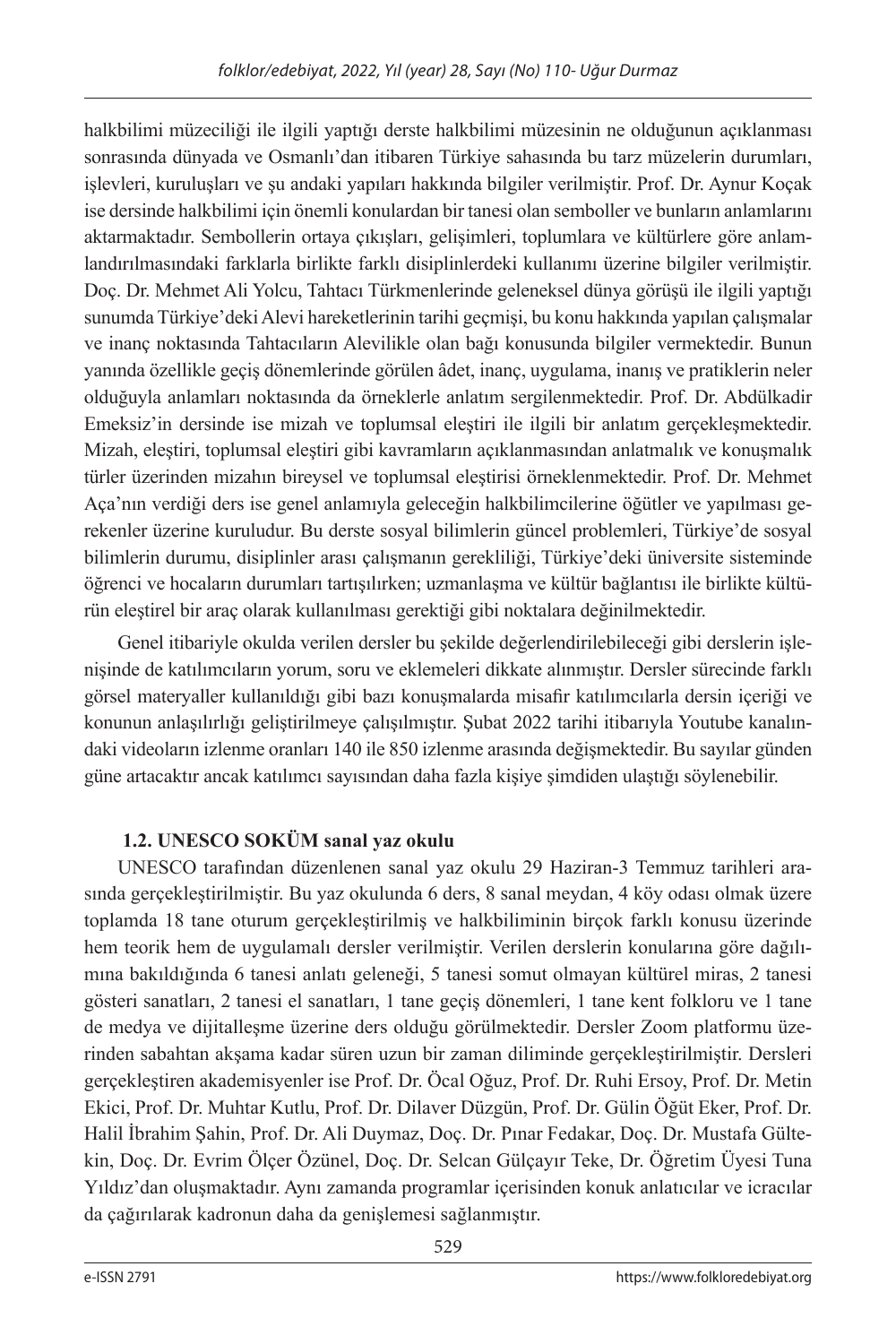Verilen 6 derse bakıldığında genel anlamıyla somut olmayan kültürel miras konusuna ağırlık verildiği görülmektedir. Prof. Dr. Öcal Oğuz, SOKÜM sözleşmesinin geçmişi bugünü ve geleceği ile ilgili verdiği derste sözleşmenin hangi süreçlerden geçerek bugüne kadar geldiği ve Türkiye'nin buradaki durumu hakkında bilgilendirmeler yapmaktadır. Prof. Dr. Metin Ekici'nin sunumunda SOKÜM'ün korunmasında envanterlerin durumu, yeri ve önemi aktarıldıktan sonra bu envanterler içerisinde Türkiye'nin katkıları anlatılarak geleceğe dair neler yapılabileceği konusunda konuşulmuştur. Prof. Dr. Muhtar Kutlu'nun dersinde ise gösteri sanatları ile birlikte görsel kültür konusuna değinilmiş ve gösteri sanatlarının içerik, işlev, işleyiş gibi meseleler konuşulmuştur. Dr. Öğretim Üyesi Tuna Yıldız tarafından verilen derste SOKÜM kapsamında katılımın ve aktarımın ne olduğu konusuna değinilmiştir. Katılım ve aktarım terimlerinin anlamlandırılması ve kültürel yapının devamlılığı için ne gibi bir öneme sahip olduğu da aktarılan bilgiler arasındadır. Prof. Dr. Ali Duymaz tarafından verilen derste halk edebiyatı içerisindeki sözlü anlatı geleneğine değinilirken özellikle burada türler üzerinden bir aktarım gerçekleştirilir. Mit, destan, halk hikâyesi ve meddahlık olmak üzere dört temel anlatı ürününün sözlü gelenekteki yeri, önemi ve etkileşimleri hakkında bilgiler verilir. Doç. Dr. Selcan Gürçayır Teke tarafından verilen derste ise el sanatları geleneğinin genel yapısıyla birlikte özellikle pandemi sürecinde el sanatları geleneğinin durumu, pandemide hayatın içerisinde giren birtakım araç ve aksesuarlarda geleneksel el sanatlarının kullanımı ve görsellikteki durumu gibi konulara örnekler aracılığıyla değinilmektedir.

SOKÜM sanal yaz okulunda "Sanal Köy Odası" başlığında yapılan oturumlarda halkbiliminin çeşitli icra gelenekleri icracılar tarafından sanal bağlantı ile katılımcılara sunulmuştur. Bu sanal köy odalarından ilkinde bir âşık atışması gerçekleştirilmiştir. Katılımcı olarak Âşık Mürsel Sinan, Âşık Fuat Çerkezoğlu ve Âşık Nuri Çırağı bulunmaktadır. Etkinliğin içeriğinde klasik anlamda bir âşık atışması gerçekleştirilmekle birlikte badeli olma meselesi de âşıklar ve katılımcılar tarafından tartışılmıştır. Burada Âşık Mürsel Sinan gördüğü rüyayı anlatarak badeli âşık olduğunu söyler ve diğer âşıklar da bu durumun gelenekteki yeri üzerine bir tartışma gerçekleştirir. Yaklaşık 3 saat süren etkinlikte, sanal ortamda âşıklar önce usta malı şiirler söyler sonra kendi şiirlerini okurlar ve ardından da atışma gerçekleştirilir. İkinci sanal köy odasında ise gölge oyunu gösterisi katılımcılara sunulmuştur. Şafak Yılmaz tarafından gerçekleştirilen icradan önce gölge oyunu ile ilgili genel bir bilgi verildikten sonra yaklaşık 40 dakikalık bir oyun sahnelenmiştir. Sonrasında ise hem oyun hem icracı hem de gelenekle ilgili bir soru cevap kısmı yapılmıştır. Üçüncü sanal köy odasında masal ve masal anlatıcılığı konusunda icralar gerçekleştirilmiştir. Aleyna Demir, Perfin Sıla Kepez, Burcu Cürgül, Çağla Yılmaz, İrem Cengiz ve Meryem Özdemir tarafından 6 adet masal anlatılmıştır. Anlatılan masallardan önce ve sonrasında yine gelenekle ilgili genel bir bilgi aktarımı gerçekleştirilirken icracıların tamamının kadın olması gelenekselin yeni icra ortamı olan dijital ortamda da korunduğunun bir göstergesidir. Son sanal köy odasında ise ıhlamur baskı gerçekleştirilmiştir. SOKÜM müzesinde yapılan bu baskıyı Ali Arslan gerçekleştirmiştir. Ihlamur baskının tarihi ve tekniği ile birlikte bugünkü durumu konuşulduktan sonra katılımcıların talepleri doğrultusunda sembolik birer hediye şeklinde ıhlamur baskılı çantalar yapılmıştır. Bu noktada icranın dijital ortamda gerçekleştirilmesi ve kaydedilmesi önemli bir nokta olarak dikkate değerdir.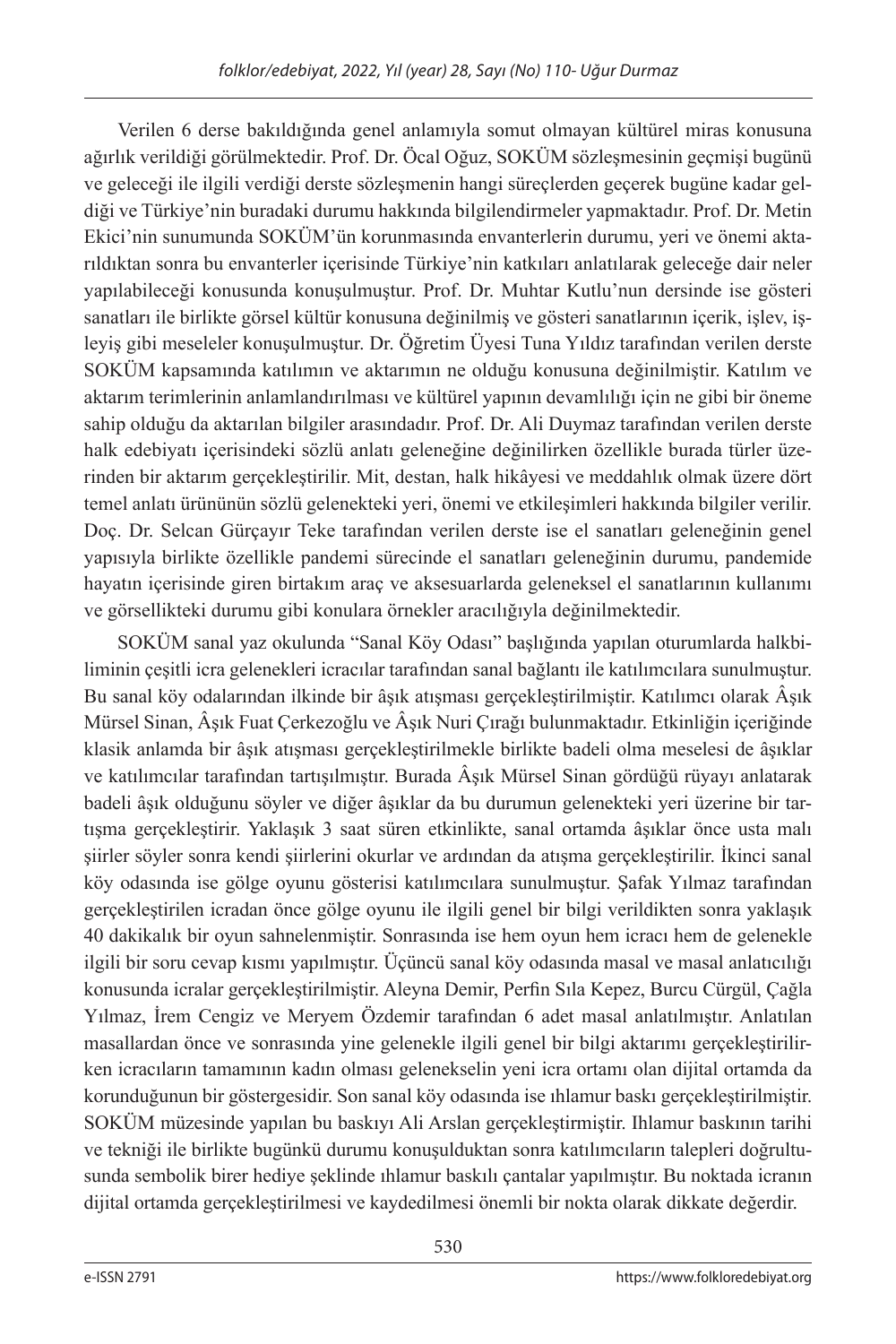Derslerin Youtube üzerinde UNESCO Türkiye ve İbrahim Gümüş'ün sayfalarında yer alan videolarının Şubat 2022 itibarıyla izlenme sayıları 160 ile 580 arasındadır. Bu etkinliğin de katılımcılar dışında yeni izleyiciler tarafından izlendiği görülmektedir ki bu da dijital kültür ortamının bir avantajı olarak değerlendirilmelidir.

# **1.3. Motif Akademi halkbilimi yaz okulu**

Motif akademi tarafından 6-13 Temmuz tarihleri arasında düzenlenen halkbilimi okulu diğer toplantılara nazaran en geniş çaplı dersin olduğu etkinliktir. Burada 6 tane anlatı geleneği, 4 tane halkbilimi teorisi vb. konular, 3 tane mitoloji, 2'şer tane olmak üzere müzik araştırmaları, inanç, somut olmayan kültürel miras, yerel halkbilimi çalışmaları, 1'er tane olmak üzere halk dansları ve geçiş dönemleri konulu dersler verilmiştir. Toplamda 23 ders yapılmıştır. Dersler Zoom platformu üzerinden gerçekleştirilmiştir.

Etkinliklere bakıldığında birçok farklı konunun konuşulduğu görülebilmektedir. Prof. Dr. Mete Taşlıova âşık araştırmaları ile ilgili, Dr. Öğr. Üyesi Süleyman Şenel Türk halk müziği çalışmaları tarihi, Prof. Dr. Naci Önal masal araştırmaları, Prof. Dr. Ömür Ceylan dini tasavvufi edebiyat, Prof. Dr. Selahaddin Bekki Dede Korkut, Prof. Dr. Özkul Çobanoğlu 21. Yüzyılda halkbilimi çalışmaları, Prof. Dr. Meral Ozan oryantalizm ve halkbilimi, Doç. Dr. Ahmet Özgür Güvenç halkbilimi ile yapısalcılık arasındaki bağlantı, Prof. Dr. Abdulselam Arvas Türk şamanizmi, Doç. Dr. Gülten Küçükbasmacı yerel bilgi ve halkbilimi, Doç. Dr. İbrahim Gümüş masal araştırmaları, Doç. Dr. Nurgül Begiç, maddi kültür araştırmaları, Prof. Dr. Aynur Koçak Türk mitolojisi, Dr. Öğr. Üyesi Zehra Kaderli bedenleşme ve halkbilimi, Prof. Dr. Alimcan İnayet Uygur halkbilimi çalışmaları, Öğr. Gör. Ahmet Turan Demirbağ halk oyunları, Prof. Dr. Mehmet Aça geçiş dönemleri, Dr. Kübra Yıldız Altın Türk mitolojisi, Dr. Öğr. Üyesi Ahmet Keskin konuşmalık türler, Prof. Dr. Muharrem Kaya Anadolu mitolojisi, Prof. Dr. Metin Arıkan Türk destanları, Prof. Dr. Feyzan Göher Vural Türk müziği, Doç Dr. Adem Öger halkbilimi müzeciliği konularında dersler vermiştir.

Dersler iki saatlik sürelere sınırlandırılarak belli bir konu etrafında derli toplu şekilde katılımcıları bilgilendirmek amaçlanmakla birlikte dijital ortamda yapılmasına rağmen kayıtlar herhangi bir mecrada paylaşılmamıştır. Bu noktada Motif Akademi Halkbilimi Yaz Okulu'nun içerik ile ilgili ne gibi bir süreç işlettiği bilgisi sadece katılımcılarla sınırlı kalmıştır.

# **2. Dijital kültür bağlamında okulların değerlendirilmesi**

İçinde bulunduğumuz 21. yüzyıl birçok yeniliğin kapısını açan ve teknolojik gelişmelerin daha önceki dönemlere göre çok daha hızlı gelişip değiştiği bir dönemdir. Bu dönemin etkileri toplumun her alanında görüldüğü gibi eğitim ve öğretim konusunda da açık şekilde ortaya çıkmaktadır. Normal bir ilerleyiş içerisinde belki biraz daha ileri tarihlerde dijital ortama ayak uyduracak olan eğitim öğretim faaliyetleri yaşanan olağanüstü süreçte pandeminin etkisiyle birlikte keskin şekilde dönüşümü gerçekleştirmiştir. Elbette dijitalleşmenin bir adımı kurumların bunu gerçekleştirebilmesi olmakla birlikte tüketicilerin ya da alıcıların da aynı şartlara sahip olmasıyla dijitalleşme aktif şekilde işlevsellik kazanacaktır. Bu noktada incelenmeye çalışılan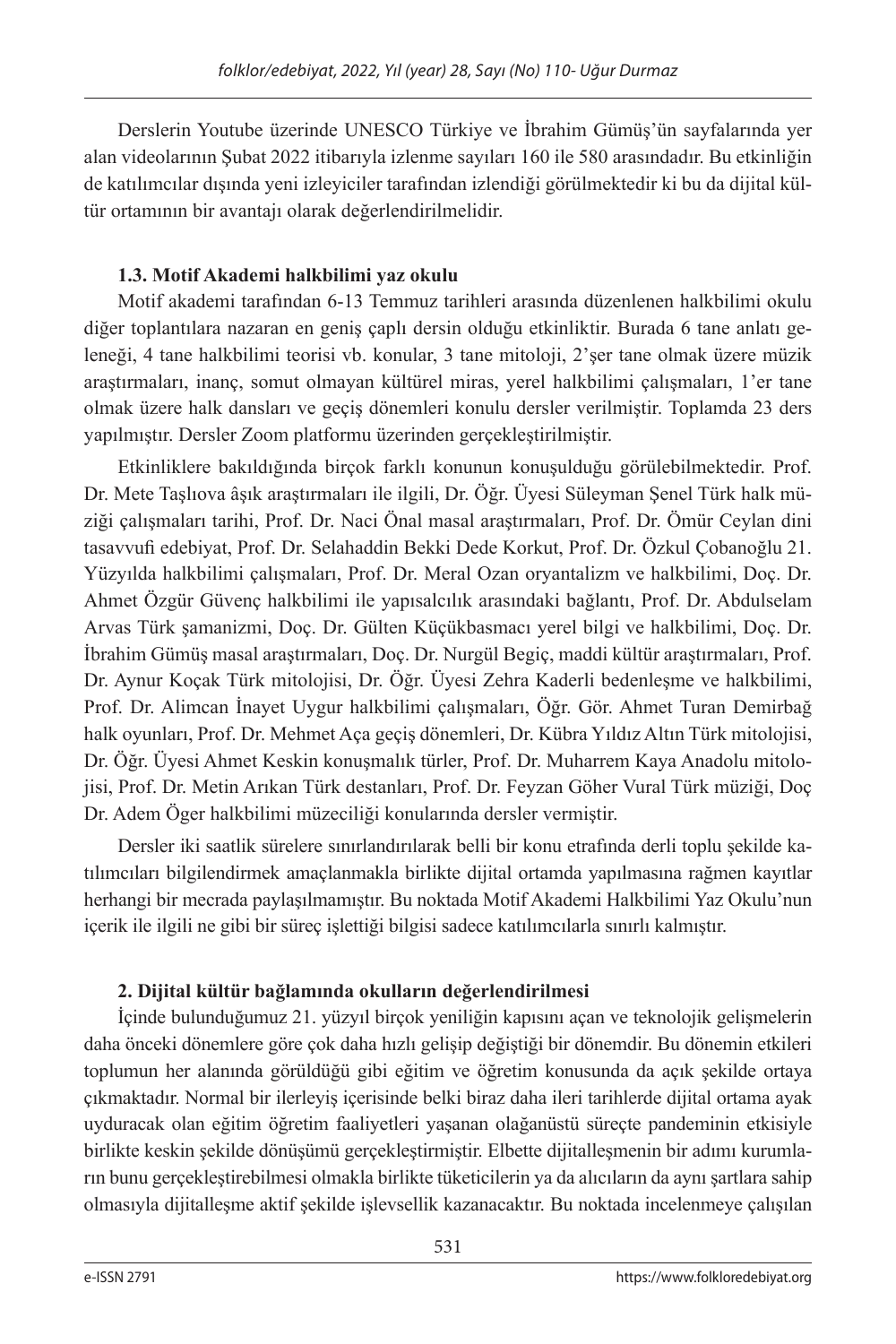yaz okullarının ilk handikabı dijitalleşme sürecinde kuşaklar arasındaki farklılıklardır.

Dijitalleşme söz konusu olduğunda bilim camiasında kabul gören iki tür kuşaktan bahsedilmektedir. Bunlar: *Dijital Yerliler* ve *Dijital Göçmenlerdir.* Dijital yerliler 1980 sonrası doğmuş olan ve dijital aletleri hayatlarının önemli bir noktasına koyan onlarla iç içe yaşayan ve bir şekilde bu aletleri kullanma konusunda belli tecrübelere sahip olan kimselerken; dijital göçmenler ise bu dünyanın dışında doğmuş ve ilerleyen yaşlarında dijital unsurlarla tanışarak kendilerine yeni bir yol geliştirmeye çalışan kişilerdir. (Çetin & Özgiden, 2013: 175-176) Bahsi geçen okullar bu iki neslin bir araya geldiği ve kuşaklardan kaynaklı farkların da açık şekilde görüldüğü bir ortamdır. Özellikle belli yaşın üzerindeki katılımcılar ve anlatıcılar yeni ortamın elektronik araçlarını kullanmada sıkıntılar yaşamaktadır. Yaşanılan sıkıntılar neticesinde de oturumlar içerisinde bazı zamanlar karışıklıklar oluşmaktadır. Yeni bir ürün olan Zoom'un kullanımında bağlantı problemleri, ses ve görüntünün yönetimi, katılımdaki verimlilik gibi konularda ortaya çıkan aksamalar nedeniyle süreç yüz yüze yapılan etkinliklere nazaran daha az verimli geçmektedir.

Dijitalleşme noktasında yaz okullarında görülen bir diğer problem ise elektronik ortamın nimetlerinden olan görüntü ve sesin destekleyici unsur olarak yeteri kadar kullanılmamasıdır. Sunumların içeriklerine bakıldığında genel anlamıyla örgün eğitimde olduğu gibi daha çok söze dayalı bir iletişim modeli tercih edilmiştir. Konuların içerikleri ile ilgili çok nadir durağan ya da hareketli görsel kullanılmıştır. Görsel kullanımının hem konunun daha iyi anlaşılması hem de izleyici ve aktarıcı arasındaki bağın daha uzun süre etkin kalmasını sağlayacağı açıktır. Buna rağmen sunumların neredeyse yüzde doksanında bu yöntem tercih edilmemiştir. TOKÜAD'ın dersleri içerisinde üç UNESCO dersleri içerisinde ise iki tanesinde görselle desteklenen anlatım yapılmıştır4 . Bu da ortam her ne kadar yenilikten ve normal şartlardan çok daha fazla imkâna sahip olsa da kullanıcıların tercihleri ile alakalı olan bir durumdur.

Yaz okullarında verilen derslerdeki bir olumsuz yapı ise konu seçimleridir. İçinde bulunulan dijital dünya ve bunun halkbilimi ya da kültür üzerindeki etkisi noktasında yapılan sunumlar değerlendirildiğinde dijitalleşme ile ilgili sadece iki adet dersin yer aldığı görülmektedir<sup>5</sup>. İcranın yapıldığı ortam dâhilinde konu çeşitliliğin bir miktar daha yeni döneme ve güncel kültür ortamına dönmesi beklenebilirdi. Ancak meseleye burada farklı bir yönden bakmak da gerekebilir. Düzenlenen bu okulların programlarının çok daha önceden planlamış olması ve konuların pandemiden önce seçilmiş olması ihtimali göz önünde bulundurulmalıdır. Bunun yanında katılımcıların çoğunluğunun akademik hayata yeni adım atan lisans ve lisansüstü öğrenciler olduğu düşünüldüğünde halkbiliminin temel meseleleri hakkında bilgi verilmesi de tercih edilmiş olabilir. Bu açıdan konu seçimi noktasında okulların ilerleyen süreçte dijitalleşme ve oluşturduğu yeni kültürel ortamı programlarına daha fazla katmaları talep edilebilir.

Elektronik kültür ortamının son halkası olan dijitalleşme sürecinde insanların tercihleri ve yaşam biçimlerindeki değişim açıktır. Bir dönem bütün bilgi, eğlence, boş vakit geçirme ve rahatlama aracı olarak kullanılan televizyonun yerini alan bilgisayar ve internet sonrasında insanlar televizyondan uzaklaşmaya başlayarak zamanlarını yeni cihazlar karşısında geçirmeye başlamıştır. Burada da yeni siteler ve paylaşımların önemli olduğu farklı mecralar ortaya çıkmıştır. Sosyal medya başta olmak üzere çeşitli video ve ses paylaşım siteleri bu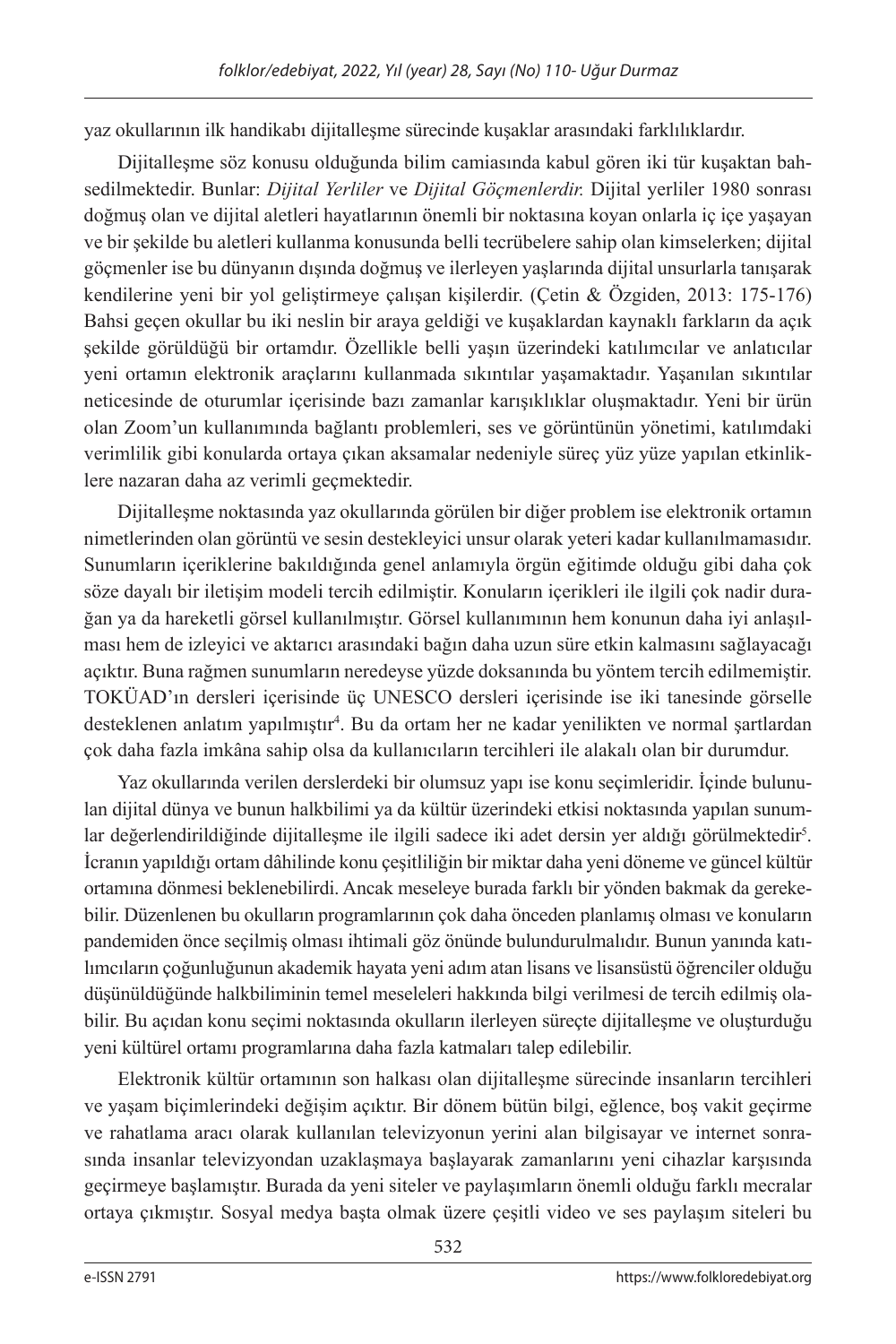noktada insanların çokça zaman geçirdiği ve ihtiyaçlarını giderdikleri alanlar olmuştur. Yaz okullarının bir eksiği de burada göze çarpmaktadır. Yeni ortamın yayın araçlarından olan sosyal medya ve video paylaşım siteleri verimli şekilde kullanılmamaktadır. Yapılan derslerin *Youtube, Vimeo, Dailymotion* gibi sitelere yüklenmesi ve katılımcılar dışındaki kişilere de açılması önem taşımaktadır. Burada bahsedilen üç yaz okulundan bunu en iyi şekilde yapan TOKÜAD'ın düzenlediği okul ve organizasyon olmuştur. Verilen derslerin tamamı kurumun Youtube sayfasında yayımlanarak katılımcı dışı kitleye de hitap etmiştir. Bunun yanında UNESCO'nun düzenlediği organizasyonun bir bölümü UNESCO Türkiye Youtube sayfasına eklenmekle birlikte Motif Vakfı'nın düzenlediği okulun kayıtlarına herhangi bir yerden ulaşılamamaktadır. Bilginin sınırlarının ortadan kalktığı bu dönemde özellikle bu tarz özel bir alana yönelik toplantıların halka açılmaması ya da bahsi geçen sitelerde kurumların kendilerine has sayfalar oluşturmaması dijitalleşme noktasında önemli bir eksikliktir6 .

Olumsuz olarak nitelendirilebilecek bu özelliklerin yanında bu okulların dijitalleşmenin getirilerini artıya döndürdüğü alanlar da vardır. Öncelikle burada yapılan derslerin kayıt altına alınıp, depolanması ve paylaşılabilir olması bilginin devamlılığı noktasında çok önemli bir faydadır. Yapılan derslerin kaydedilmesi gelecek nesiller için sadece sözlü ya da yazılı ortamda değil elektronik ortamda da Türkiye akademisinin halkbilimi alanındaki çalışmalarını ve fikirlerini görmesi açısından dikkate değerdir. Halkbilimi için artık derleme ve araştırma faaliyetlerinin içerisine elektronik kültür ortamının da dâhil edilmesiyle beraber gelecek kuşaktan araştırmacıların kaynak temininde sadece yazılı eserler değil elektronik eserlerin de payı azımsanmayacak seviyede olacaktır. Bunun yanında sadece araştırmacılar için değil konuya ilgi duyan herkesin kolaylıkla, hızlıca ve istediği yerden ulaşabileceği bu kayıtlar alanla ilgili fikirlerin daha geniş bir çevreye yayılmasına da olanak sağlayacaktır. Yeni kuşağın ilgi ve öğrenme yapısı dikkate alındığında görsel ve işitsel yapının okumak veya salt dinlemeden daha verimli olduğu yadsınmaz bir gerçektir7 . Kayıtların çeşitli sitelerde yayımlanması neticesinde de yeni kuşak halkbilimi meraklılarının kolaylıkla bu alanla ilgili temel bilgileri alabilecekleri sanal bir bellek de oluşmuş olacaktır.

Dijital ortamın ikinci bir artısı mekânsızlıktır. Herhangi bir mekâna bağlı kalmadan istenilen her yerden erişime uygun olan bu ortam sayesinde özellikle bilimsel etkinliklerin maddi ve manevi külfeti ortadan kalkmaktadır. Bir sempozyum ya da kongrenin en önemli giderleri katılımcıların yol, yemek, konaklama ve sunum yapacağı ortamın oluşturulmasına dayalı olarak büyük bir maddi külfettir. Dijitalleşme sayesinde dünyanın neresinde olursa olsun bilgi vermek isteyenle almak isteyenler herhangi bir masraf yapmadan ve kurumlarla kişiler bu yüklerin altına girmeden daha kolay ve pratik şekilde birçok bilimsel toplantıyı gerçekleştirebilecektir. Burada incelenen üç adet okulun toplam katılımcı sayısı bine yakındır. Normal şartlar altında bu sayıda insanın bir yerde toplanarak aynı etkinliği yapması ciddi bir planlama, emek ve para gerektirmekteyken dijitalleşme sayesinde evlerinde, iş yerlerinde ya da herhangi bir yerde internete bağlı bir cihaz sayesinde kişiler bu oturumlara katılabilmektedir.

Yine dijital ortamın olumlu yönlerinden birisi olan sınırsızlık yapısına göre de bilginin erişim sınırı tahmin edilenin çok üzerinde kişiye ulaşabilecektir. Normal şartlar altında yapılan bu tarz etkinliklerin katılımcıları sınırlı sayıda olmakta ve istekli olup çeşitli nedenlerle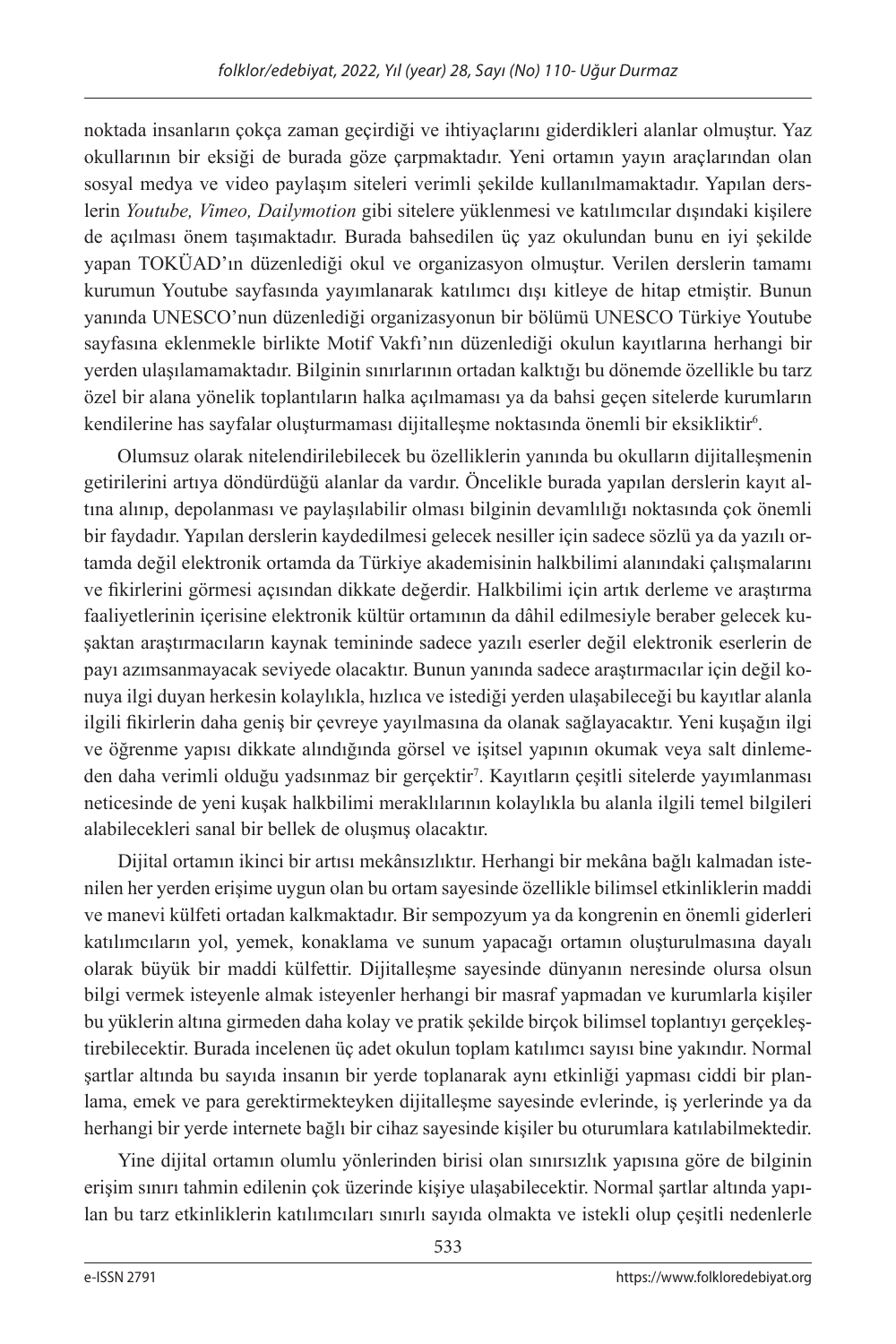etkinliklere katılamayan kişiler dışarıda kalmaktadır. Dijitalleşmeyle beraber artık tek bir cihaz üzerinden birçok kişinin katılım sağlayabilmesi veyahut kayıtların aktarımı ile sonradan izleme gibi avantajlar noktasında hedeflenen katılımcı sayısından çok daha fazlası kolaylıkla elde edilebilmektedir. Yeni dönemin en önemli meselelerinden birisi olan *izlenme sayıları* bu noktada dijital ortamın temel belirleyicileri konumuna gelmekle birlikte bir işin ne derece kabul gördüğünü ve sonrasında ne derece sürdürülebilir olduğunun da işaretlerini almada fayda sağlayacağı açıktır. Sınırsız bilgi ortamında iletişimin kolaylığı sayesinde dönüşler hemen olabildiği gibi yapılan işten çok çok sonra da geri bildirimler alınabilmektedir. Bu sayede yeni yapılacak etkinliklerin planlanması ve düzenlenmesi noktasında arz talep üzerinden bir yapı organize edilebilecektir.

Gerçekleştirilen bu organizasyonların halkbiliminin dijitalleşmesi noktasında bir olumlu yanı da geleneksel ile moderni bir araya getiriyor olmasıdır. Bu noktada özellikle UNESCO tarafından düzenlenen yaz okulunda yapılan âşık atışması, gölge oyunu gösterisi, ıhlamur baskı ve masal anlatıcılığı etkinlikleri dikkate değerdir. Sözlü gelenek içerisinde doğan ve gelişen bu yapılar yaz okulundaki etkinlikler arasında dijital ortamda gösterilme ve icra edilme şansı bularak bir nevi geleneksel mekânlarından ayrılarak yeni ortama adapte edilmişlerdir. Örnek vermek gerekecek olursa masal anlatımının kadın icracıları hem geleneksel ortamda hem de yeni ortamda aynen kullanılmıştır. Bununla birlikte âşık atışmasında âşıklar ekran karşısında olmalarına rağmen geleneksel atışma yapısının neredeyse aynısını sergileyebilmişlerdir. Böylelikle yeni kültür ortamı içerisinde geleneğin koruduğu kültürel unsurlar farklı bir ortamın içerisine dâhil edilmiş ve kozmopolit bir yapı meydana getirilmiştir. Geleneğin bu tarz bir gelişim ile yeniden üretimi ve aktarımı ile birlikte de yok olma ya da müzelik olarak kalma gibi bir durumun ortadan kalkacağı söylenebilir.

# **Sonuç**

Dijital dünyanın sınırsız yapısı ile birlikte ortaya çıkan özgürlük hissi insan hayatının içerisinde çok farklı alanlarda hissedilir konumdadır. Özgürlüğün ortaya çıkardığı rahat ortam içerisinde de elbette daha verimli ve kolay işleyen bir sürecin geleceği açıktır. Bu noktada eğitim öğretim süreçleri içerisinde sayılabilecek olan çeşitli bilimsel toplantılar ve etkinliklerin dijital ortama aktarılması ile birlikte çeşitlilik artarak devam edecektir. Bahsi geçen okullar da bunların birer örneğidir. Her ne kadar emekleme sürecinde olunsa da dijital dünyanın birçok nimeti bu okulların eğitim sürecinde olumlu yönde kullanılmaya çalışılmıştır. Bunun yanında elbette geliştirilmeye açık veya gelişmesi gereken noktalar da görülmektedir. Zorunluluklar etrafında şekillenen süreç içinde hayatın olağan akışının bir nebze olsun doğru şekilde devam ettirilmesi, bilgi alışverişi, sosyalleşme gibi birçok unsurun sağlanabildiği çok katılımcılı toplantıların dijitalleşme ile birlikte artık daha kolay erişilebilir olduğu görülmektedir. Bireyselden kurumsala uzanan çerçevede hızlı şekilde yeni çağın düzenine ayak uydurmanın gerekliliği de açıktır. Artık görüldüğü üzere herhangi maddi külfetin altına girmeden de alanla ilgili çalışmalar yapılabilmekte, usta çırak ilişkisi doğrultusunda eğitim alınabilmekte veya verilebilmektedir. Bununla birlikte sanal dünyanın esnek yapısı sayesinde çok zamanlı ve çok kişili katılım sayesinde daha kolay şekilde bilgiye erişim de gerçekleşe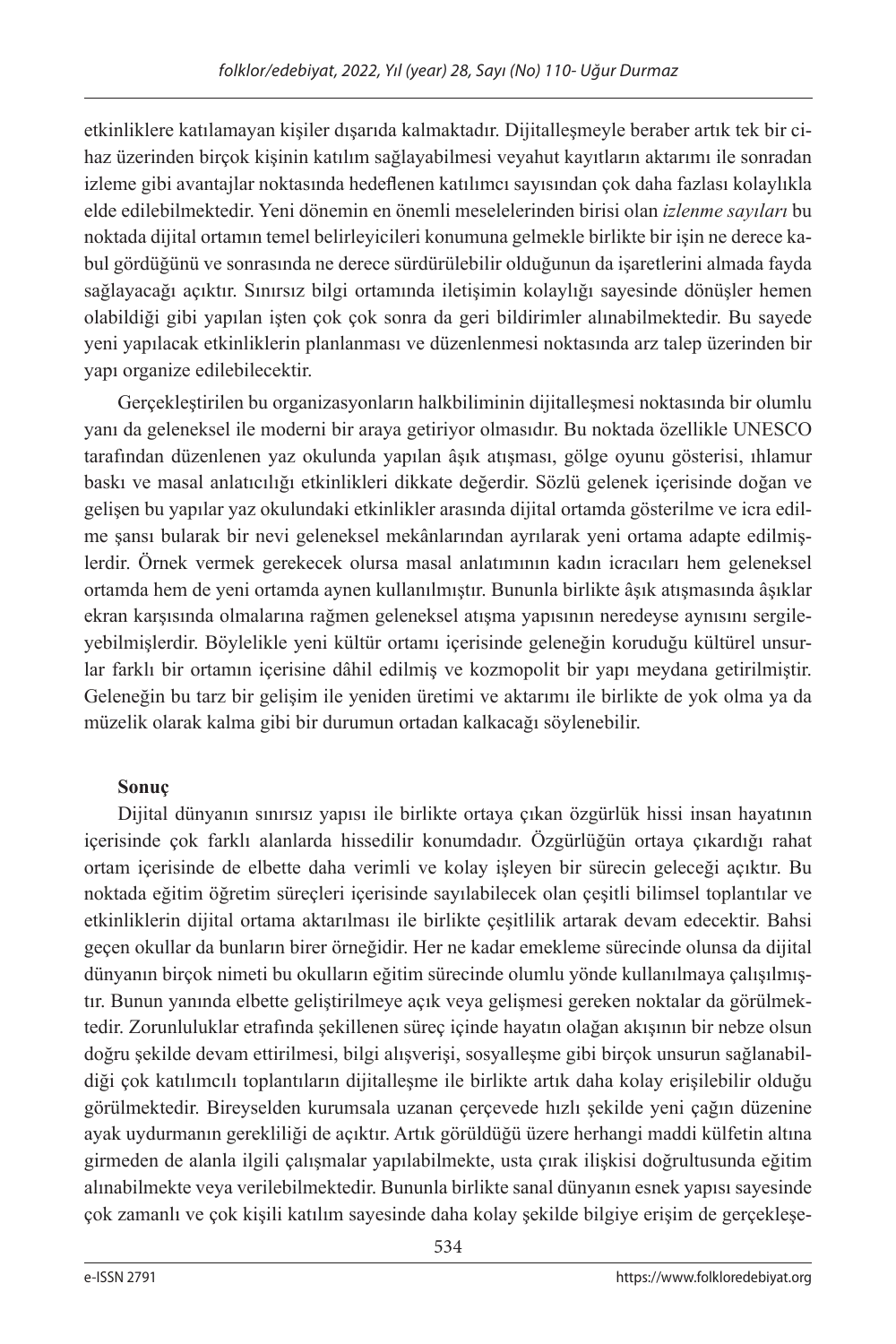bilmektedir. Bahsi geçen okulların icraatları sonrasında alana ilgi duyan genç araştırmacıların farklı konularda fikir sahibi olması sağlanmış, yazılı ortamdan tanınan hocaların elektronik ortam sayesinde canlı şekilde görülüp sohbet edilme fırsatı elde edilmiş, unutulmaya yüz tutmuş ya da çok kısıtlı bir alana sıkışmış olan geleneksel unsurların da tekrardan üretilerek dijital hafızaya kaydı sağlanmıştır. Bu sayede elektronik ya da dijital kültür ortamı halkbilimi araştırmaları için yeni bir kültürel yapı olduğunu da kanıtlamıştır.

## **Notlar**

- 1 Daha detaylı bilgi için bkz. http://tokuad.org.tr
- 2 Daha detaylı bilgi için bkz. https://www.unesco.org.tr
- 3 Daha detaylı bilgi için bkz. http://motifvakfi.com.tr
- 4 Burada belirtmek gerekir ki görsel olarak tarif edilen yapı fotoğraf, resim ya da videoyu kapsamaktadır. Sunumlar içerisinde kullanılan sunular bu kapsama dahil edilmemektedir.
- 5 Bu dersler UNESCO'nun düzenlediği yaz okulunda Prof. Dr. Ruhi Ersoy ve Prof. Dr. Metin Ekici tarafından verilen derslerdir.
- 6 Bahsi geçen kurumların Youtube sayfalarına bakıldığında TOKÜAD yeni kurulmasına rağmen aktif şekilde bu platformu kullanırken UNESCO Türkiye ve Motif Vakfı'nın Youtube sayfaları neredeyse kendi haline bırakılmış birer alandır. Arama motorlarından sonra en çok aramanın yapıldığı ve milyarlarca insanın her gün giriş yaptığı bir sitede bu tarz kültür kurumlarının temsili önem arz etmektedir. Bu noktada bir an önce daha profesyonel şekilde ve aktif olarak bu sayfaların kullanımı elzemdir.
- 7 Bu konu ile ilgili yapılmış bir çalışma için bkz. https://digitalage.com.tr/yeni-neslin-ogrenme-yolculuguarastirma/

### **Araştırma ve Yayın Etiği Beyanı**

Bu makale 2. Motif Uluslararası Genç Halkbilimciler ve Türk Dünyası Kongresi'nde sözlü bildiri olarak sunulmuş, raporlaştırıldıktan sonra bu dergiye gönderilmiştir. (This article was presented as an oral presentation at the 2nd Motif International Young Folklorists and Turkic World Congress .Başka bir dergiye değerlendirilmek üzere gönderilmemiştir.)

### **Research and Publication Ethics Statement**

**(**This is a research article, containing original data, and it has not been previously published or submitted to any other outlet for publication. The author followed ethical principles and rules during the research process. In the study, informed consent was obtained from the volunteer participants and the privacy of the participants was protected.

### **Yazarların Makaleye Katkı Oranları**

Bu makaledeki birinci yazar % 100 düzeyinde çalışmanın hazırlanması, veri toplanması, sonuçların yorumlanması ve makalenin yazılması aşamalarına katkı sağlamıştır.

## **Contribution Rates of Authors to the Article**

The first author in this article contributed to the 100% level of preparation of the study, data collection, interpretation of the results and writing of the article.

### **Destek Beyanı**

Bu çalışma herhangi bir kurum veya kuruluş tarafından desteklenmemiştir.

### **Support Statement (Optional)**

There is no conflict of interest between the authors of this article.